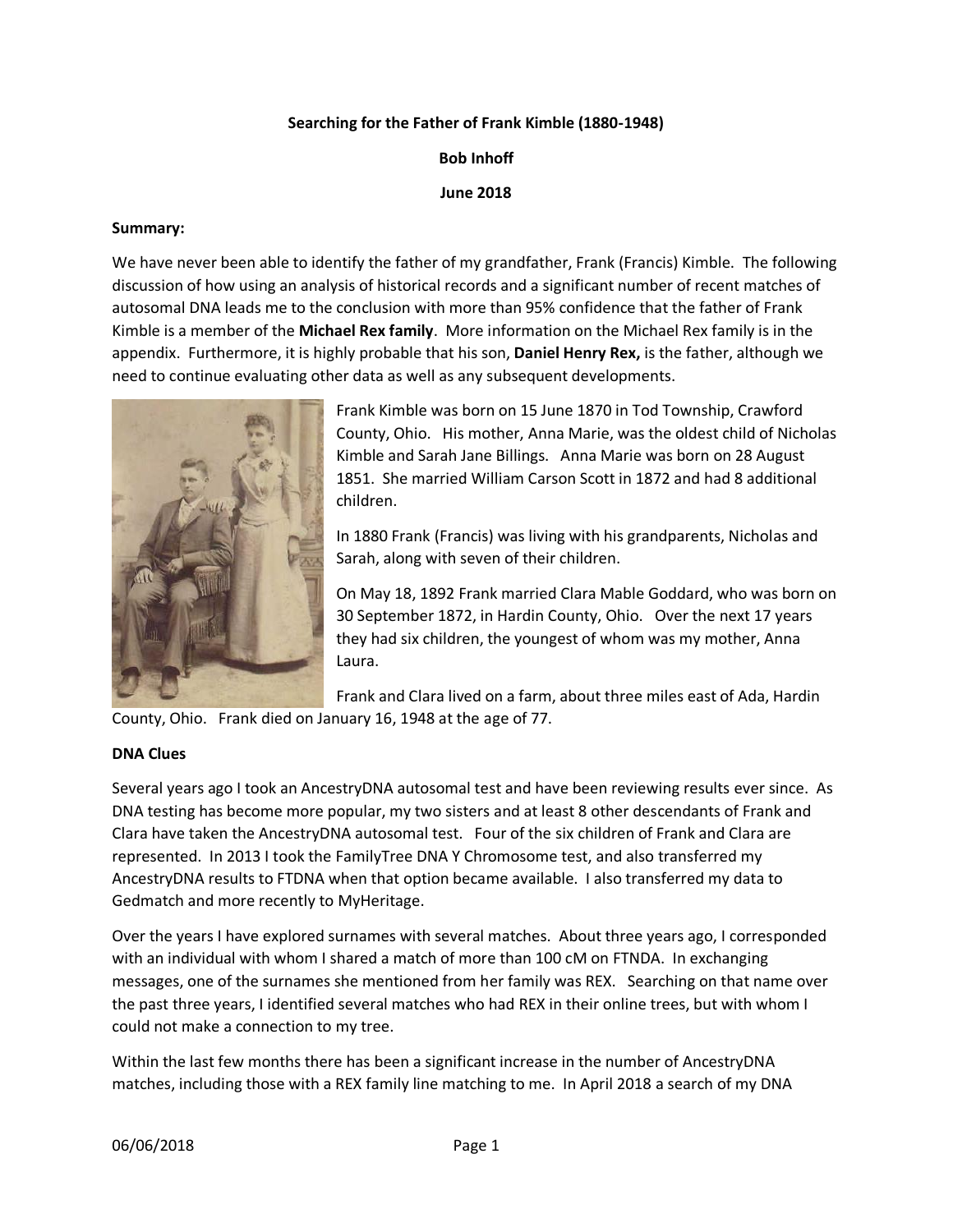matches with the surname REX in an online family tree provided a list of 22 names. Many other matches share similar profiles but have no family tree on Ancestry.com.

### **Cousin Matches**

To find the place where these matches fit into my family tree, we can look at who else shares a match with the individual match we are evaluating.

In my family tree my Kimble cousins will share matches with those on the right side on my tree (red and



yellow). They may match with my grandmother's ancestors (Goddard-Wood) – the yellow area or Anna

Kimble and her ancestors (red). I may also share matches with my Kimble cousins, matches which do not have any shared matches with the yellow or red areas.

These matches with other Kimble cousins that do not match any identified Goddard-Wood cousins or Anna Marie Kimble relatives are potential matches for relatives of Frank Kimble's unidentified father. My REX family matches meet these criteria.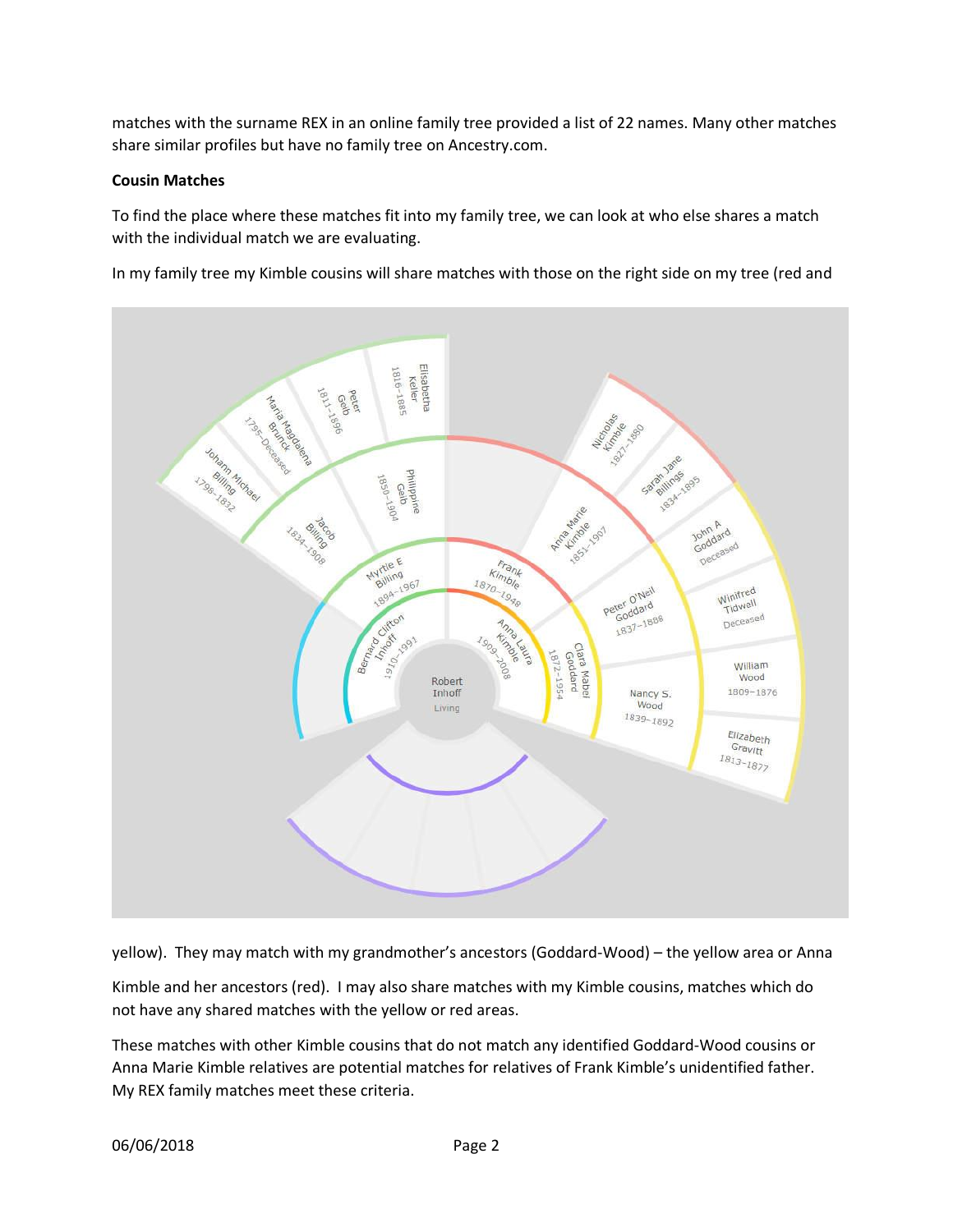### **Family Tree and Record Searches**

A DNA match alone cannot prove a relationship at this level. We need other evidence that a prospective family member's ancestor was in the same place at the same time. Since Frank Kimble was born in Crawford County, Ohio in June 1870, the first logical step is to see if we can find REX families in the same area in 1870. A search of the 1870 census for Crawford County shows three REX families in the county. I started a new Ancestry Family Tree – called the Rex Family of Crawford County Ohio – to begin building out these family trees to see if I could find a connection to online family trees of my REX matches. I was not successful in making the connection. A search of my REX DNA matches with online trees for those who had family in Crawford County, Ohio showed than none had REX family members in the county in 1870.

In looking at one of my REX matches with a family tree with a Crawford County connection, I observed that this individual, Josiah Rex, lived in Tod Township, Crawford, Ohio in 1860 but not 1870. Tod Township is where Frank Kimble was born 10 years later. In 1870 Josiah Rex, his parents, Michael and Margaret Rex and other children lived in Wyandot County. An examination of the census record



indicated that they lived in Antrim Township, with a Nevada (OH) post office.

When we look at these locations on a map we see that Tod Township and Nevada, Wyandot, Ohio are only two miles apart, placing the Kimble and Rex families near each other in 1870.

As we look at other members of the Michael Rex family we see that daughter Almira Rex married Joseph Kimble, the younger brother of Anna Marie Kimble. Michael's son, Lebrite Rex married Amanda Billings, the younger sister of Anna Marie Kimble's mother, Sarah Jane Billings.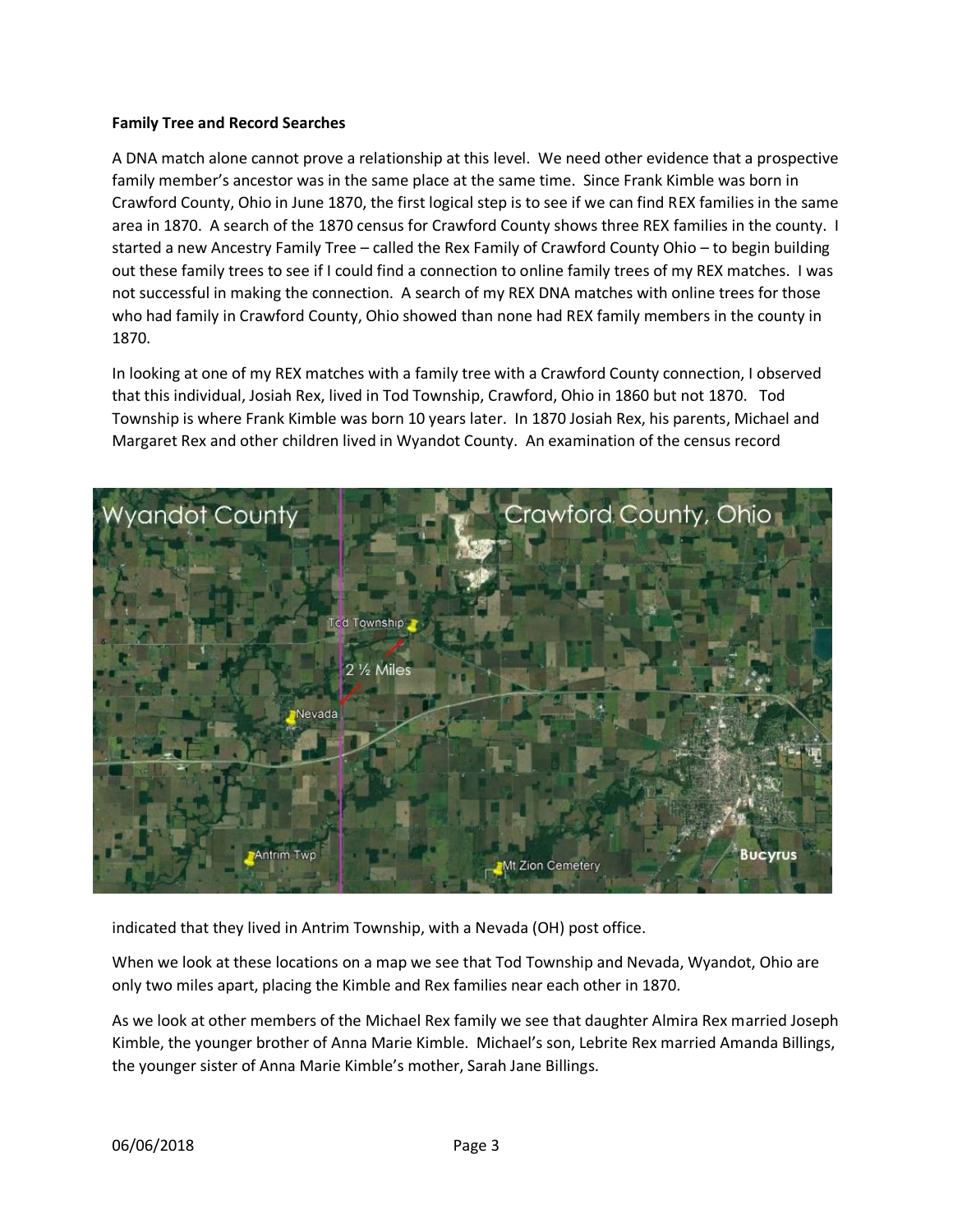The Kimble and Rex families lived close to each other in 1870 and clearly knew each other as indicted by the marriages.

## **Evaluation of 4 DNA Matches**

The following chart focuses on four significant DNA matches who are descendants of Michael Rex and Margaret Arnold.



In evaluating possible relationships between Frank Kimble and this Rex family I have identified 5 possibilities:

- 1. **Daniel Henry Rex** is the father of Frank Kimble, making TP and LB 1/2 Second Cousins to me. LL and TS share MRCA (most recent common ancestor) Michael and Margaret - 2nd great grandparents - making matches 3rd cousins
- 2. **Josiah T Rex** is the father of Frank Kimble reversing the relationships above.
- 3. One of Daniel and Josiah's four brothers is the father making Michael and Margaret MRCA and all matches 3C
- 4. **Michael Rex** is the father making all matches 1/2 2nd cousins, once removed.
- 5. A brother of Michael Rex is the father making all matches 3C 1R

A group of genetic genealogists led by Blaine Bettinger have been gathering data on the length of DNA matches (measured in centimorgans – cM) and confirmed family relationships, such as  $2^{nd}$  cousins. For each relationship, they have calculated an average cM length with a range of cM around the average. See the appendix for links to this research.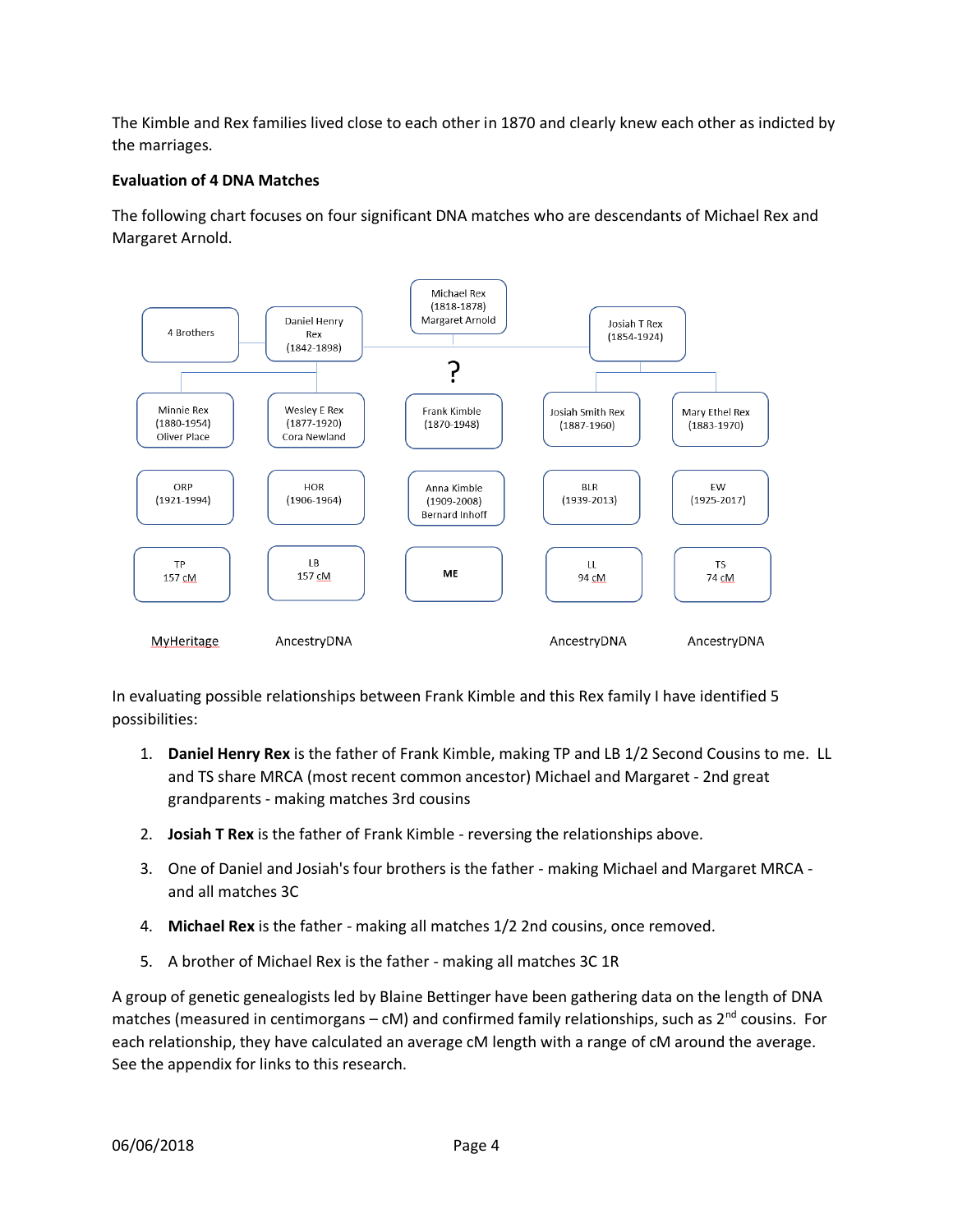More recent research and data analysis has given us a grouping of possible relationships at a given cM length, and more recently, a probability associated with different relationships. For example, a match at 150 cM could be one of the following relationships, each with an associated probability:

| August 2017<br><b>Blaine T. Bettinger</b><br>www.thegeneticgenealogist.com                                                                                             | Filter<br>Enter the total number of cM for your match here:                                                                                                                 |       |  |  |  |  |
|------------------------------------------------------------------------------------------------------------------------------------------------------------------------|-----------------------------------------------------------------------------------------------------------------------------------------------------------------------------|-------|--|--|--|--|
|                                                                                                                                                                        | 150                                                                                                                                                                         | reset |  |  |  |  |
| More about this project<br>CC 4.0 Attribution License<br>Interactive version v4 by Jonny Perl at DNA Painter<br>Click here to contribute data to the shared cM project | show %                                                                                                                                                                      |       |  |  |  |  |
| Shared cM online tool version 4 with probabilities<br>Last updated 7th Dec 2017                                                                                        | Then any relationships that fit will stand out below<br>Click here for a sharable link to the cM amount above                                                               |       |  |  |  |  |
| Other versions of this tool                                                                                                                                            | Relationship probabilities (based on stats from The DNA Geek)                                                                                                               |       |  |  |  |  |
| v3 with additional relationships<br>v <sub>2</sub> with editable boxes<br>v1 original version                                                                          | $53.66\%$<br>Half 2C 2C1R Half 1C2R 1C3R                                                                                                                                    |       |  |  |  |  |
|                                                                                                                                                                        | 23.53%<br>Half GG-Aunt / Uncle 2C Half 1C1R 1C2R<br>Half GG-Niece / Nephew                                                                                                  |       |  |  |  |  |
|                                                                                                                                                                        | 16.74%<br>3C Half 2C1R 2C2R Half 1C3R                                                                                                                                       |       |  |  |  |  |
|                                                                                                                                                                        | $5.44\%$<br>2C3R + Half 3C 3C1R Half 2C2R                                                                                                                                   |       |  |  |  |  |
|                                                                                                                                                                        | $0.63\%$ $3C2R + 4C +$ Half $3C1R$                                                                                                                                          |       |  |  |  |  |
|                                                                                                                                                                        | $\sim 0\%$<br>** Half Great-Aunt / Uncle Half 1C 1C1R<br>Half Great-Niece / Nephew                                                                                          |       |  |  |  |  |
|                                                                                                                                                                        | ** this set of relationships is just within the threshold for 150cM, but has a zero probability<br>in thednageek's table of probabilities                                   |       |  |  |  |  |
|                                                                                                                                                                        | + this relationship has a positive probability for 150cM in thednageek's table of<br>probabilities, but falls outside the bounds of the recorded cM range (99th percentile) |       |  |  |  |  |

While there is a 53.6% likelihood that the relationship is a  $\frac{1}{2}$  2<sup>nd</sup> cousin, 2<sup>nd</sup> cousin once removed, ½ first cousin 2R or a  $1<sup>st</sup>$  cousin 3R, there is less than a one percent chance that the relationship could be a  $4<sup>th</sup>$ cousin.

This data then gives us a way to evaluate each of the five possible relationships identified above.

For each hypothesis we must calculate what my relationship is with each of the four matches. As indicated above, if Daniel Henry Rex were the

father of Frank Kimble, TP and LB would be my  $\frac{1}{2}$  2<sup>nd</sup> cousins and LL and TS would be 3<sup>rd</sup> cousins. Completing these calculations for each of the five hypotheses gives us the following table:

| <b>Rex Hypotheses</b> |                                     | LB.               | ТP                | LL.               | TS.               |
|-----------------------|-------------------------------------|-------------------|-------------------|-------------------|-------------------|
|                       | largest match:                      | 157               | 157               | 94                | 74                |
| 1                     | Daniel Henry Rex is Frank's father  | 1/2 2C            | 1/2 2C            | 3C                | 3C                |
| $\overline{2}$        | Josiah T Rex is the father          | 3C                | 3C                | 1/2 2C            | $1/2$ 2C          |
| 3                     | brother of DHR and JTR is father    | 3C                | 3C                | 3C                | 3C                |
| 4                     | Michael Rex is the father           | $1/2$ 2C1R        | $1/2$ 2C1R        | 1/2 2C1R          | 1/2<br>2C1R       |
| 5                     | Brother of Michael Rex is FK father | 3C <sub>1</sub> R | 3C <sub>1</sub> R | 3C <sub>1</sub> R | 3C <sub>1</sub> R |

Leah Larkin, who blogs as TheDNAGeek, has written a series of blog posts titled "Science the Heck out of Your DNA" in which she outlines the process to take this data along with the associated probabilities discussed above – to calculate the relative likelihood of each hypothesis. She also offers a link to an online tool which will do the statistical calculations (see appendix for link).

The results of the calculations are listed in the following table: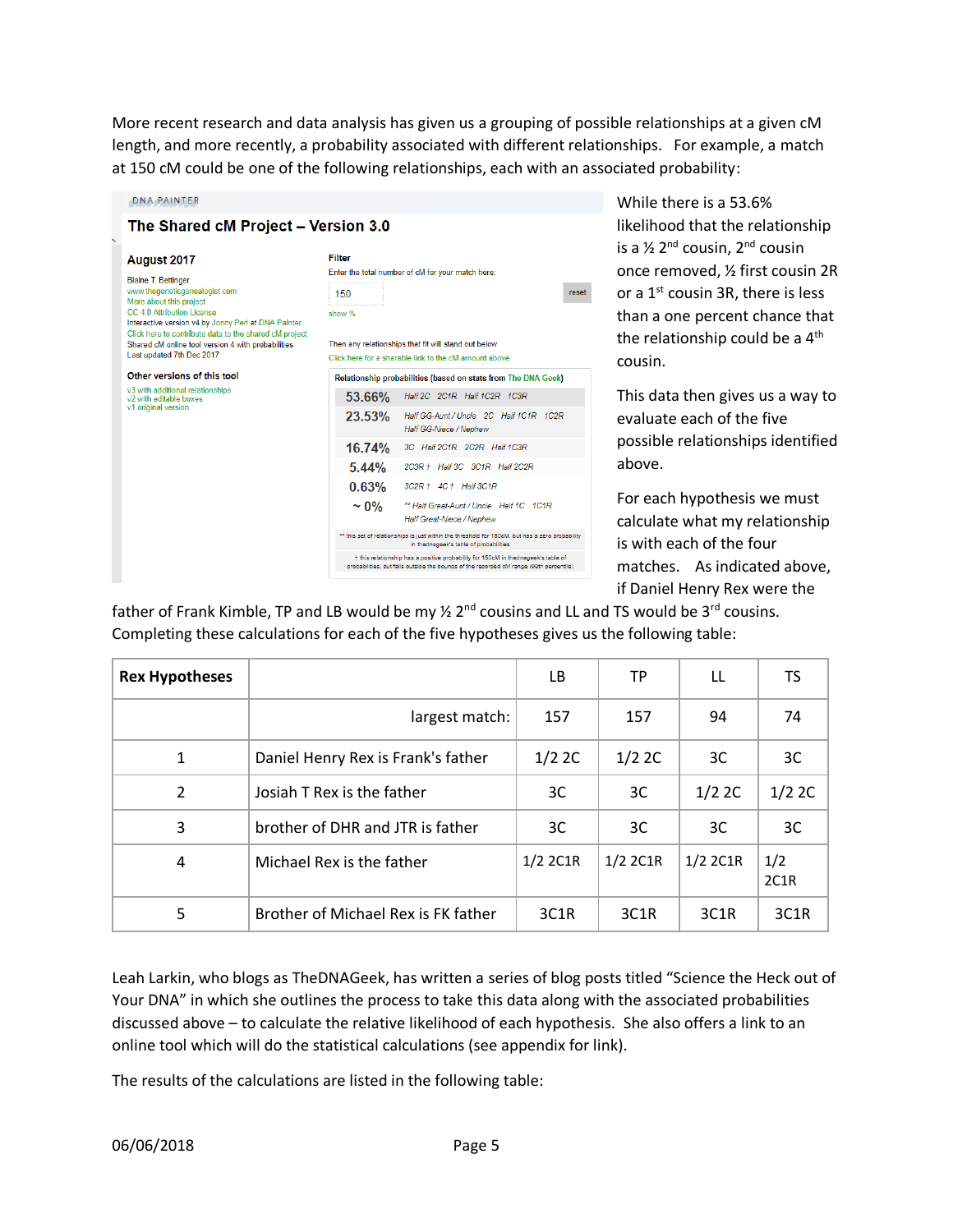| <b>Hypothesis</b> |                                      | Odds  |
|-------------------|--------------------------------------|-------|
| 1                 | Daniel Henry Rex is Frank's father   | 158.2 |
| $\mathcal{P}$     | Josiah T Rex is the father           | 9.7   |
| 3                 | brother of DHR and JTR is father     | 12.5  |
| 4                 | Michael Rex is the father            | 12.5  |
| 5                 | Brother of Michael Rex is the father |       |

The report also indicates that the relative probability of Hypothesis 1 is 81.6% and the odds at 158 are 12.6 times more likely than the next closest possibility.

# **Conclusion**

One of the most confident conclusions from this data is that the father of Frank Kimble is not someone other than Michael Rex or one of his sons (H5). There is less than ½ of 1 percent chance that the data supports this option. It is highly probable that Daniel Henry Rex is the father, although we need to continue evaluating the other data as well as any subsequent developments.

Interestingly, Michael and Margaret Rex, along with several members of their family moved from Crawford County to Allen County in the late 1800's and settled in south east part of the county near Harrod. Michael died in 1878 and is buried in the Mt. Zion cemetery off of RTE 117 close to the Auglaize County line. Margaret died the following year. Daniel Henry Rex died in 1898 and is buried in the same cemetery. Many members of this Rex family continue to live in Allen County.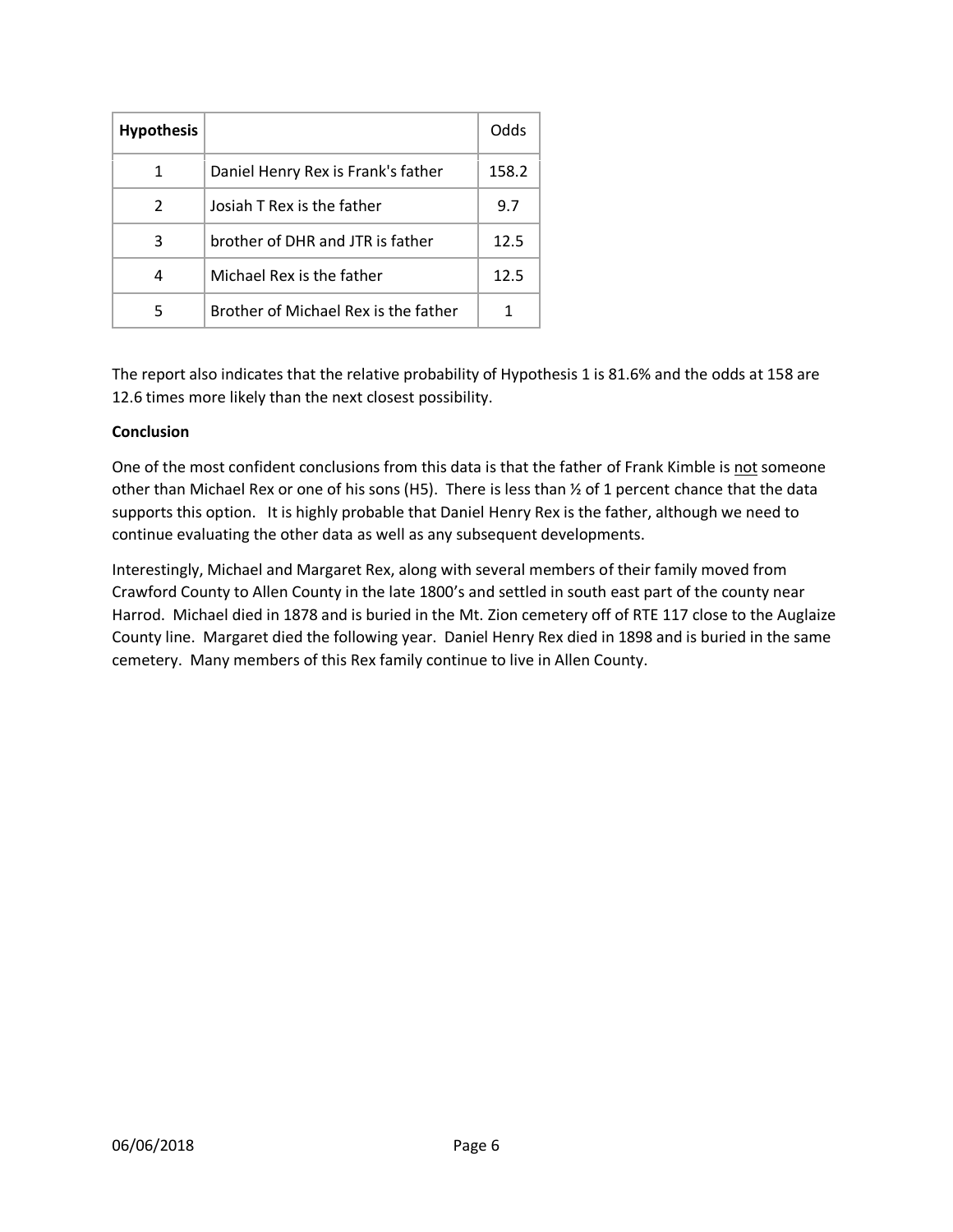### **Appendix**

## **References**

Blaine Bettinger's [The Genetic Genealogist](https://thegeneticgenealogist.com/) website, especially th[e Shared cM project.](https://thegeneticgenealogist.com/2017/08/26/august-2017-update-to-the-shared-cm-project/) The charts are very helpful in determining the possible relationship with a DNA match.

- [https://thegeneticgenealogist.com](https://thegeneticgenealogist.com/)
- <https://thegeneticgenealogist.com/2017/08/26/august-2017-update-to-the-shared-cm-project/>

The DNA Painter's [Shared cM Project page](https://dnapainter.com/tools/sharedcmv4) offers a visualization tool. Enter the length of a match - and it will display a range of possible relationships with probabilities associated with each.

• <https://dnapainter.com/tools/sharedcmv4>

Leah Larkin's website, [TheDnaGeek](http://thednageek.com/) has a blog in which Leah writes about genetic genealogy. She has worked actively with Blaine Bettinger to analyze the results of the shared centimorgan project (see above) and to develop the probabilities of relationships between specific match sizes (how many centimorgans) and possible relationships (such as 2nd cousin).

- Her 6 part blog post titled: "Science the Heck Out of Your DNA" offers cutting edge ways to help analyze matches and evaluate possible relationships. You can read the first post in this series here: [http://thednageek.com/science-the-heck-out-of-your-dna-part-1/.](http://thednageek.com/science-the-heck-out-of-your-dna-part-1/)
- In the 5th post in this series, Leah refers to a Probability Calculator on the DNA Painter website and offers an example of how to evaluate and rank multiple hypothetical relationships. Link to the Probability Calculator: [https://dnapainter.com/tools/prob2?m=\[\]](https://dnapainter.com/tools/prob2?m=%5b%5d)